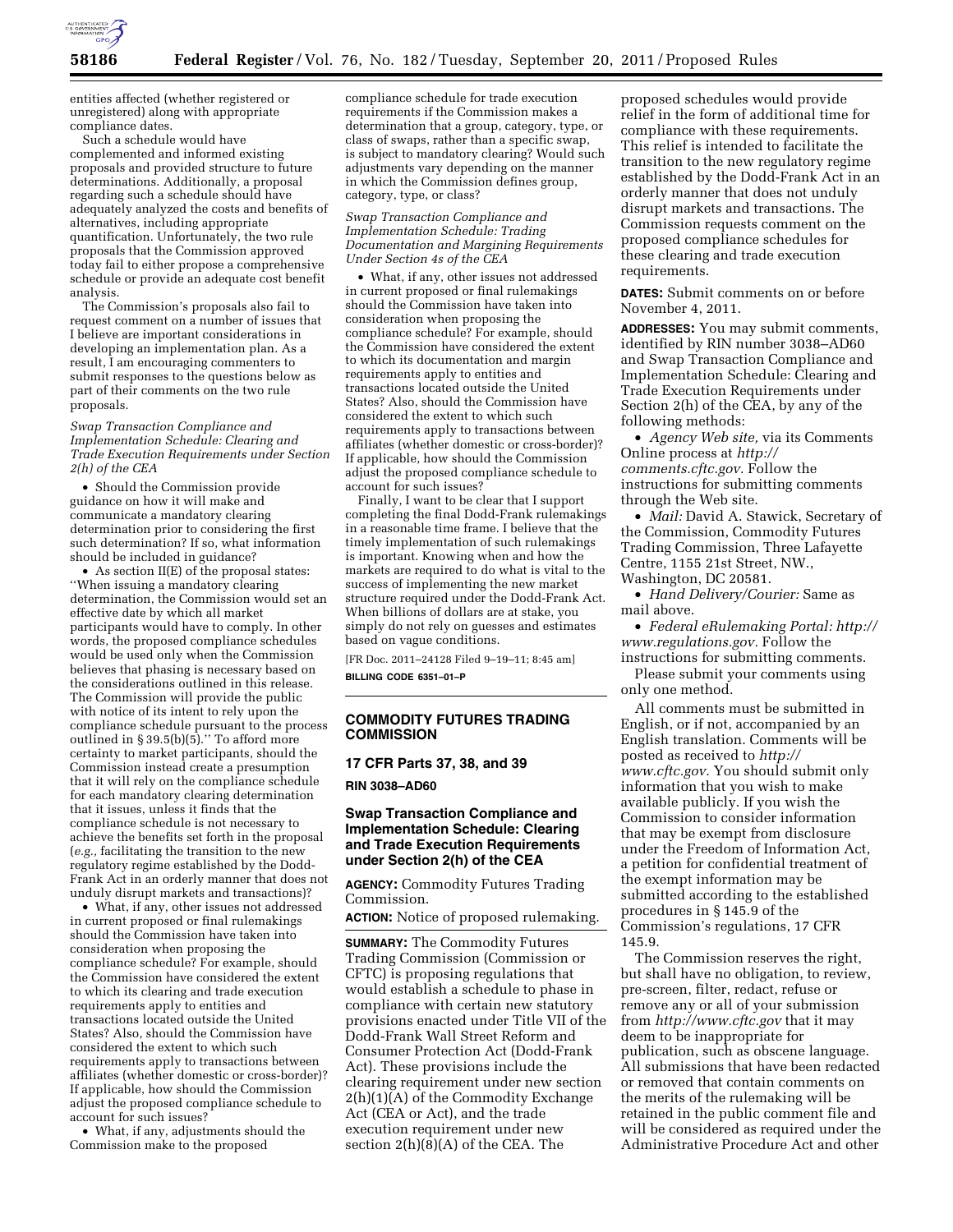applicable laws, and may be accessible under the Freedom of Information Act.

**FOR FURTHER INFORMATION CONTACT:**  Dhaval Patel, Counsel, Office of the General Counsel, 202–418–5125, *[dpatel@cftc.gov,](mailto:dpatel@cftc.gov)* or Camden Nunery, Office of the Chief Economist, *[cnunnery@cftc.gov,](mailto:cnunnery@cftc.gov)* 202–418–5723, Commodity Futures Trading Commission, Three Lafayette Centre, 1155 21st Street, NW., Washington, DC 20581.

# **SUPPLEMENTARY INFORMATION:**

## **I. Background**

On July 21, 2010, President Obama signed the Dodd-Frank Act.1 Title VII of the Dodd-Frank Act amends the CEA 2 to establish a comprehensive new regulatory framework for swaps. The legislation was enacted to reduce risk, increase transparency, and promote market integrity within the financial system by, among other things: (1) Providing for the registration and comprehensive regulation of swap dealers and major swap participants; (2) imposing clearing and trade execution requirements on standardized derivative products; (3) creating robust recordkeeping and real-time reporting regimes; and (4) enhancing the rulemaking and enforcement authorities of the Commission with respect to, among others, all registered entities and intermediaries subject to the Commission's oversight.

To implement the Dodd-Frank Act, the Commission has to-date issued 55 advance notices of proposed rulemaking or notices of proposed rulemaking, two interim final rules, 12 final rules, and one proposed interpretive order. By the beginning of May 2011, the Commission had published in the **Federal Register** a significant number of notices of proposed rulemaking, which represented a substantially complete mosaic of the Commission's proposed regulatory framework under Title VII of the Dodd-Frank Act. In recognition of that fact and with the goal of giving market participants additional time to comment on the proposed new regulatory framework for swaps, either in part or as a whole, the Commission reopened or extended the comment period of many of its proposed rulemakings through June 3, 2011.3 In total, the Commission has received over

20,000 comments in response to its Dodd-Frank Act rulemaking proposals.

To give the public an opportunity to comment further on implementation phasing, on May 2–3, 2011, the Commission, along with the Securities and Exchange Commission (SEC), held a joint, two-day roundtable on issues related to implementation.4 In connection with this roundtable, Commission staff proposed thirteen concepts to be considered regarding implementation phasing, and staff asked a series of questions based on the concepts outlined.5 The Commission received numerous comments in response to both its roundtable and the staff concepts and questions.<sup>6</sup>

These comments were submitted by a number of existing and potential market infrastructures, including clearinghouses, trading platforms, and swap data repositories. Comments also were submitted by entities that may potentially be swap dealers (SDs) or major swap participants (MSPs), as well as those financial entities that may not be required to register with the Commission, but whose swap transactions may be required to comply with the clearing requirement under section 2(h)(1)(A) of the CEA, and a trade execution requirement under section 2(h)(8)(A) of the CEA. The Commission also received many comments from non-financial entities.

One of the key themes to emerge from the comments received by the Commission is that some market participants may require more time to bring their swap transactions into compliance with certain new regulatory requirements.7 For example, one commenter requested a ''meaningful'' period after finalization of the suite of rulemakings that is applicable to it

6Such comments are available at *[http://](http://comments.cftc.gov/PublicComments/CommentList.aspx?id=1000) [comments.cftc.gov/PublicComments/](http://comments.cftc.gov/PublicComments/CommentList.aspx?id=1000)  [CommentList.aspx?id=1000.](http://comments.cftc.gov/PublicComments/CommentList.aspx?id=1000)* 

7*E.g.,* Letter from Karrie McMillan, Investment Company Institute, dated Jun. 10, 2011 at 8–11; Letter from Financial Services Forum, Futures Industry Association, International Swaps and Derivatives Association, and Securities Industry and Financial Markets Association, dated May 4, 2011 at 7–9; Letter from Jeff Gooch, MarkitSERV, dated Jun. 10, 2011 at 1–2 and 6; Letter from Electric Trade Association, dated May 4, 2011 at 5; Letter from John R. Gidman, Association of Institutional Investors, dated Jun. 10, 2011 at 3.

before actual compliance will be required.8 Similarly, several trade associations recommended the Commission allow ''sufficient'' time for infrastructure and business practices to develop before requiring compliance with the new requirements.<sup>9</sup> A group of international banks commented that the Commission should defer compliance until December 31, 2012, at which point the regulatory timetable as per the September 2009 G20 Pittsburgh statement will have reached a conclusion.10 Another commenter noted that some entities may be able to comply relatively quickly with certain documentation requirements that are largely consistent with current business practices while other requirements may need a longer implementation period.11 Although commenters varied in their recommendations regarding the time it would take to bring their swaps into compliance with the new regulatory requirements,12 many commenters agreed on phasing in compliance with these requirements by type of market participant based on a variety of factors, including a market participant's experience, resources, and the size and complexity of its transactions.13 The Commission has taken these comments into consideration in developing the proposed compliance schedules.

The swap transaction compliance requirements that are the subject of this proposed rulemaking include compliance with the clearing requirement and the corresponding trade execution requirement under sections  $2(h)(1)(A)$  and  $2(h)(8)(A)$  of the CEA, respectively.14 The Commission's

9Letter from the Futures Industry Association, the Financial Services Forum, the International Swaps and Derivatives Association and the Securities Industry and Financial Markets Association, dated May 4, 2011 at 5.

10Letter from the Bank of Tokyo-Mitsubishi UFJ, Ltd., *et al.,* dated May 6, 2011 at 6.

 $^{\rm 12}\rm{For}$  example, Javelin stated that it could be open for business and generally be in compliance with the clearing and trade execution requirements within 6 months. Day 1 Roundtable Tr. at 104–105. Citadel suggested moving towards a voluntary clearing launch between day 180 and day 240, and eventually moving towards a mandatory clearing date. Day 1 Roundtable Tr. at 73–74. Moreover, the Swap Financial Group offered a different perspective stating that it generally thought implementation of Dodd-Drank could be accomplished in a year or two. Day 2 Roundtable Tr. at 269.

 $^{\rm 13}\,$  These comments are more fully discussed later in the preamble.

14The Commission also is proposing Swap Transaction Compliance and Implementation Schedule: Trade Documentation and Margining Requirements under section 4s of the CEA.

<sup>1</sup>*See* Dodd-Frank Wall Street Reform and Consumer Protection Act, Public Law 111–203, 124 Stat. 1376 (2010).

<sup>2</sup> 7 U.S.C. 1 *et seq.* 

<sup>3</sup>*See* Reopening and Extension of Comment Periods for Rulemakings Implementing the Dodd-Frank Wall Street Reform and Consumer Protection Act, 76 FR 25274, May 4, 2011.

<sup>4</sup>The transcripts from the roundtable are available at *[http://www.cftc.gov/ucm/groups/](http://www.cftc.gov/ucm/groups/public/@newsroom/documents/file/csjac_transcript050311.pcf)  [public/@newsroom/documents/file/](http://www.cftc.gov/ucm/groups/public/@newsroom/documents/file/csjac_transcript050311.pcf)  csjac*\_*transcript050311.pdf* (''Day 1 Roundtable Tr.'') and *[http://www.cftc.gov/ucm/groups/public/](http://www.cftc.gov/ucm/groups/public/@newsroom/documents/file/csjac_transcript050211.pcf)  [@newsroom/documents/file/](http://www.cftc.gov/ucm/groups/public/@newsroom/documents/file/csjac_transcript050211.pcf)  csjac*\_*transcript050211.pdf* (''Day 2 Roundtable Tr.'').

<sup>5</sup>*See* ''CFTC Staff Concepts and Questions Regarding Phased Implementation of Effective Dates for Final Dodd-Frank Rules,'' available at *http:// [www.cftc.gov/ucm/groups/public/@newsroom/](http://www.cftc.gov/ucm/groups/public/@newsroom/documents/file/csjac_transcript050211.pcf)  documents/file/staffconcepts050211.pdf.* 

<sup>8</sup>Letter from the Coalition of Physical Energy Companies, dated Mar. 14, 2011 at 4.

<sup>11</sup>Letter from the Financial Services Roundtable, dated May 12, 2011 at 4.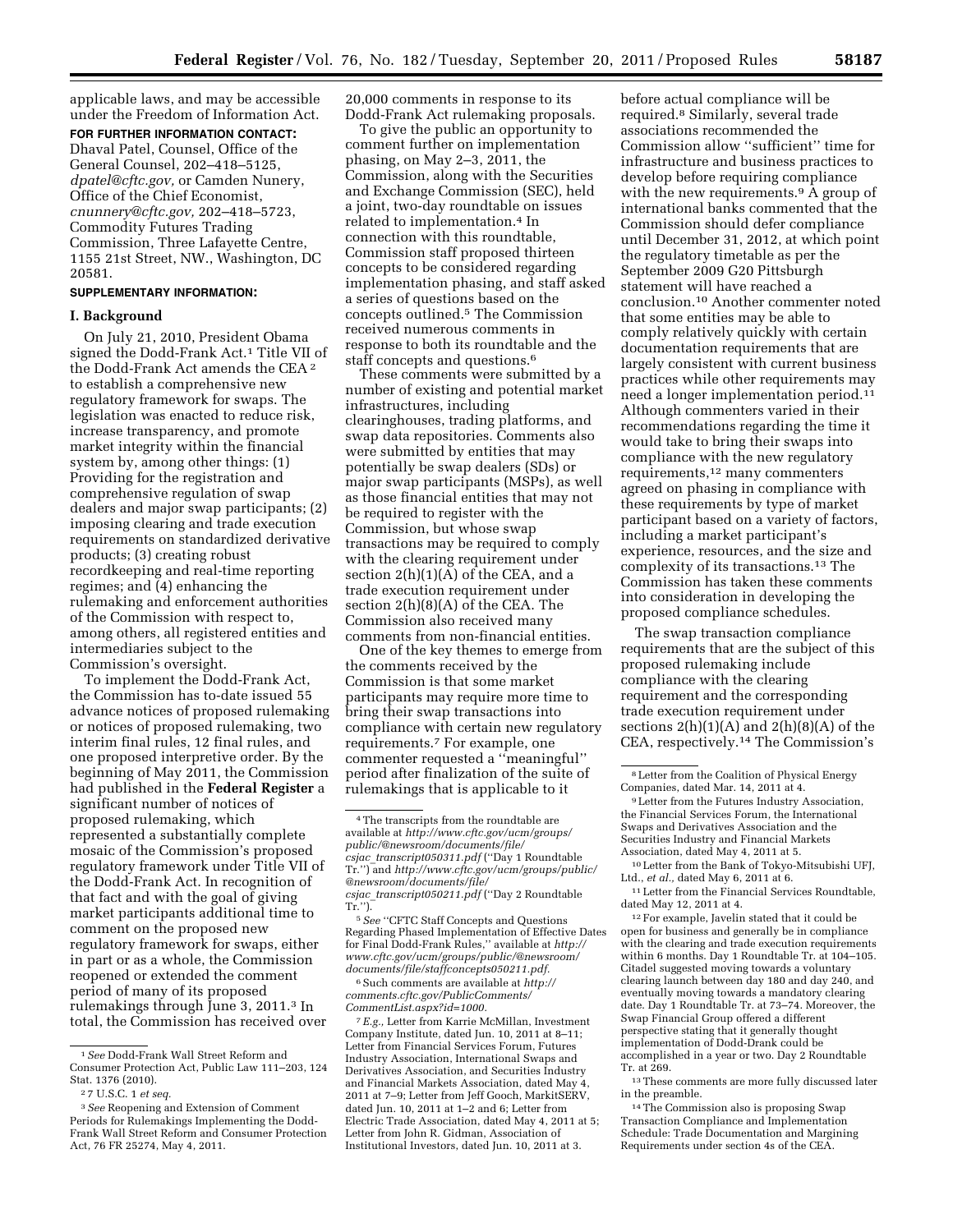proposed compliance schedules are designed to afford affected market participants a reasonable amount of time to bring their transactions into compliance with such requirements. The proposed schedules also would provide relief in the form of additional time for compliance with these transaction compliance requirements and are further explained below.15 This relief is intended to facilitate the transition to the new regulatory regime established by the Dodd-Frank Act in an orderly manner that does not unduly disrupt markets and transactions.

## **II. Proposed Regulation**

# *A. Authority to Implement Proposed Regulations*

In this Notice of Proposed Rulemaking, the Commission relies on its general authority to establish compliance dates with the rules and regulations enacted pursuant to the Dodd-Frank Act. Section 712(f) also authorizes the Commission to promulgate rules to prepare for the effective dates of the provisions of the Dodd-Frank Act.16 In addition, the Commission relies on section 8(a)(5) of the CEA, which authorizes the Commission to promulgate such regulations as, in the judgment of the Commission, are reasonably necessary to effectuate any of the provisions or to accomplish any of the purposes of the CEA. In accordance with this authority, the proposed regulations would amend parts 37, 38, and 39 of the Commission's regulations to phase in compliance dates for the clearing and trade execution requirements under section 2(h) of the CEA.

### *B. Implementation Phasing of the Clearing Requirement under Section 2(h)(1)*

1. Background on Mandatory Clearing Determinations

Section 723(a)(3) of the Dodd-Frank Act amended the CEA to provide, under new section 2(h)(1)(A), that ''it shall be unlawful for any person to engage in a swap unless that person submits such swap for clearing to a derivatives

clearing organization that is registered under this Act or a derivatives clearing organization that is exempt from registration under this Act if the swap is required to be cleared.'' 17 Section 2(h)(2) charges the Commission with the responsibility for determining whether a swap is required to be cleared, through one of two avenues: (1) Pursuant to a Commission-initiated review; or (2) pursuant to a submission from a derivatives clearing organization (DCO) of each swap, or any group, category, type, or class of swaps that the DCO ''plans to accept for clearing.'' 18

On July 26, 2011, the Commission published in the **Federal Register** a final rule regarding the process for review of swaps for mandatory clearing.19 Under § 39.5(b)(6), the Commission will review a DCO's submission and determine whether the swap, or group, category, type, or class of swaps, described in the submission is required to be cleared. This determination will be made not later than 90 days after a complete submission has been received from a DCO, unless the submitting DCO agrees to an extension. Under § 39.5(c), Commission-initiated reviews of swaps that have not been accepted for clearing by a DCO will take place on an ongoing basis. However, as explained in the preamble to the final rule, the ''Commission anticipates that the initial mandatory clearing determinations would only involve swaps that are already being cleared or that a DCO wants to clear.'' 20

Because the Commission initially will consider mandatory clearing determinations based on those swaps that DCOs are currently clearing or that a DCO would like to clear, the initial sequence of mandatory clearing determinations will be based on the market's view of which swaps can be cleared and which asset classes are ready for clearing, as reflected by the fact that a DCO is either currently clearing a group, category, type, or class of swaps or is intending to do so. For example, multiple registered DCOs currently clear interest rate, credit, and commodity swaps. For these swaps, the Commission will begin the review

process for issuing mandatory clearing determinations in the near term.

The Commission observes that before market participants could be required to comply with a mandatory clearing determination, the Commission must adopt its final rules related to the enduser exception to mandatory clearing established by section 2(h)(7) of the CEA. In December 2010, the Commission proposed rules governing this elective exception to mandatory clearing.21 The proposed rule generally provides that a swap otherwise subject to mandatory clearing is subject to an elective exception from clearing if one party to the swap is not a financial entity, is using swaps to hedge or mitigate commercial risk, and notifies the Commission how it generally meets its financial obligations associated with entering into non-cleared swaps (the ''end-user clearing exception'').22 Because this proposed rule would establish the process by which a nonfinancial entity would elect not to clear a swap subject to a clearing requirement, this rule would need to be finalized prior to requiring compliance with a mandatory clearing determination.

In addition, the Commission recognizes that the swap transaction compliance schedules that are the subject of this proposal reference terms such as ''swap,'' ''swap dealer,'' and ''major swap participant'' that are the subject of rulemaking under sections  $712(d)(1)$  and  $721(c)$  of the Dodd-Frank Act.23 The Commission and the SEC have proposed rules that would further define each of these terms.24 As such,

<sup>22</sup> 75 FR at 80748.

23Section 712(d)(1) provides: ''Notwithstanding any other provision of this title and subsections (b) and (c), the Commodity Futures Trading Commission and the Securities and Exchange Commission, in consultation with the Board of Governors [of the Federal Reserve System], shall further define the terms 'swap', 'security-based swap', 'swap dealer', 'security-based swap dealer', 'major swap participant', 'major security-based swap participant', and 'security-based swap agreement' in section  $1a(47)(A)(v)$  of the Commodity Exchange Act (7 U.S.C. 1a(47)(A)(v)) and section 3(a)(78) of the Securities Exchange Act of 1934 (15 U.S.C. 78c(a)(78)).'' Section 721(c) provides: ''To include transactions and entities that have been structured to evade this subtitle (or an amendment made by this subtitle), the Commodity Futures Trading Commission shall adopt a rule to further define the terms 'swap', 'swap dealer', 'major swap participant', and 'eligible contract participant

24Further Definition of ''Swap Dealer,'' ''Security-Based Swap Dealer,'' ''Major Swap Participant,'' ''Major Security-Based Swap Participant,'' and ''Eligible Contract Participant''; Proposed Rule, 75 FR 80174, Dec. 21, 2010 and Further Definition of ''Swap,'' ''Security-Based Swap,'' and ''Security-Based Swap Agreement'';

<sup>15</sup>The proposed compliance schedules do not address the effective dates of the clearing and trade execution requirements in the Dodd-Frank Act, including the application of the Commission's Effective Date Order to such requirements. *See*  Effective Date for Swap Regulation, 76 FR 42508, Jul. 19, 2011.

<sup>16</sup>Section 712(f) of the Dodd-Frank Act states: ''Beginning on the date of enactment of this Act and notwithstanding the effective date of any provision of this Act, the [Commission] \* \* \* may, in order to prepare for the effective dates of the provisions of this Act—(1) promulgate rules, regulations, or orders permitted or required by this Act \* \*

<sup>17</sup>Section 2(h)(7) of the CEA provides an exception to the clearing requirement (''the enduser exception'') when one of the counterparties to a swap (i) Is not a financial entity, (ii) is using the swap to hedge or mitigate commercial risk, and (iii) notifies the Commission how it generally meets its financial obligations associated with entering into a non-cleared swap.

<sup>18</sup>Under section 2(h)(2)(B)(ii), the Commission must consider swaps listed for clearing by a DCO as of the date of enactment of the Dodd-Frank Act.

<sup>19</sup> 76 FR 44464, Jul. 26, 2011. 20 76 FR at 44469.

<sup>21</sup>End-User Exception to Mandatory Clearing of Swaps, 75 FR 80747, Dec. 23, 2010.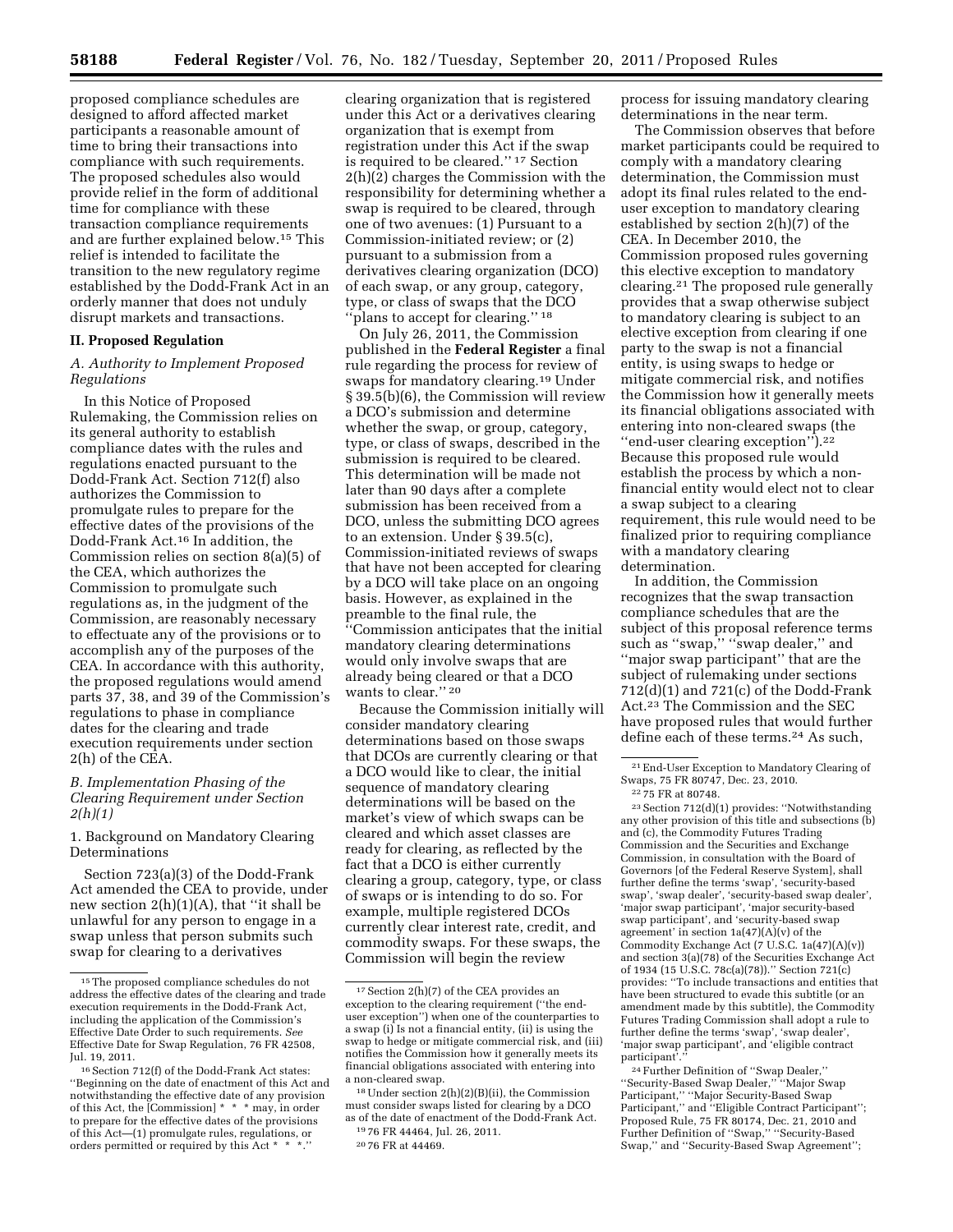and in a manner consistent with the temporary relief provided in the Commission's Effective Date Order,25 the Commission must adopt its final rules regarding the further definitions in question prior to requiring compliance with a mandatory clearing determination.26

Lastly, the Commission notes that it has yet to adopt final rules relating to the protection of cleared swaps customer contracts and collateral. These rules are essential for establishing the customer protection regime associated with client clearing for swaps through Commission-registered futures commission merchants (FCMs) at DCOs.27 The Commission believes that finalizing the rules regarding the segregation of customer collateral prior to requiring compliance with a mandatory clearing determination is necessary to effectuate the purposes of new section 4d(f) of the CEA.

2. Compliance Schedule for Clearing Requirement—§ 39.5(e)

Proposed § 39.5(e) would provide the Commission with the authority to phase in compliance with a clearing requirement upon issuance of a mandatory clearing determination. The proposed compliance schedule is based on the type of market participants entering into the swaps subject to the clearing requirement. The triggering event for the application of this compliance schedule would be the Commission's issuance of a determination that the swap, or group, category, type, or class of swaps, is required to be cleared.28

In proposing phased implementation schedules for the clearing requirement, the Commission seeks to balance several goals. First, the Commission believes that certain market participants may require additional time to bring their swaps into compliance with the new regulatory requirement for mandatory

27Protection of Cleared Swaps Customer Contracts and Collateral; Conforming Amendments to the Commodity Broker Bankruptcy Provisions, 76 FR 33818, Jun. 9, 2011.

28*See* discussion below at p. 21 and above at p. 7. It would be possible for the Commission to issue a mandatory clearing determination but postpone the overall compliance date for all market participants for some period of time. Additionally, market participants may begin clearing their swap transactions as soon as a DCO begins accepting such swaps for clearing, regardless of whether the Commission determines that such swaps are required to be cleared.

clearing of a swap or class of swaps. This is particularly true for market participants that may not be registered with the Commission and those market participants that may have hundreds or thousands of managed accounts, referred to as ''third-party subaccounts'' for the purposes of this proposal. Under this proposal, these parties would be afforded additional time to document new client clearing arrangements, connect to market infrastructure such as DCOs, and prepare themselves and their customers for the new regulatory requirements. As one commenter noted, ''[i]n the context of asset managers, the account set up process has to be multiplied over hundreds of subaccounts. Processing all of these subaccounts will take time even for the largest and most technologically advanced asset managers.'' 29

Moreover, several commenters emphasized the need to have adequate time to educate their clients regarding the new regulatory requirements.30 For instance, market participants not registered with the Commission may not be familiar with the new regulatory requirements. In addition, market participants with third-party subaccounts would have to educate additional clients. Accordingly, both types of participants should be given additional time to prepare for compliance with the new requirements.

Another goal of the proposed compliance schedule is to have adequate representation of market participants involved at the outset of implementing a new mandatory clearing regime for swaps. The Commission believes that having a cross-section of market participants involved at the outset of formulating and designing the rules and infrastructure under which mandatory clearing is implemented will best meet the needs of all market participants.

Several commenters have recommended that the Commission take such an approach. For example, one commenter emphasized the importance of the initiation of so-called ''buy-side'' clearing access for credit default swaps in 2009 and recommended that ''[a]t the time that a class of products is ready for clearing, all market participants (including buy-side participants) should be permitted (but not required) to clear

those products \* \* \*.'' 31 In another example, one commenter recommended that in phasing mandatory clearing the Commission should aim for open access to establish an ''all to all market'' with both sides of the trade involved with the initial implementation.32 In further response to these comments, the Commission notes that market participants can begin (and continue) voluntarily clearing swaps through eligible DCOs at any time.

*C. Implementation Phasing of the Trade Execution Requirement Under Section 2(h)(8)* 

1. Background on Trade Execution Requirement

Section 723 of the Dodd Frank Act amended the CEA to provide, under new section 2(h)(8)(A), that with respect to a swap that is subject to the clearing requirement of section  $2(h)(1)(A)$ , ''counterparties shall (i) execute the transaction on a board of trade designated as a contract market under section 5 [a DCM]; or (ii) execute the transaction on a swap execution facility [SEF] registered under section 5h or a swap execution facility exempt from registration under section 5h(f) of this Act.'' Under section 2(h)(8)(B), the only exceptions to the trade execution requirement are if no DCM or SEF ''makes the swap available to trade'' or the swap is subject to the clearing exception under section 2(h)(7) (i.e., the end-user exception).33

Based on the natural phasing provided for in the statute, a trade execution requirement is triggered for a swap when (1) The Commission has issued a determination that the swap is required to be cleared and (2) any DCM or SEF has made the swap available to trade.34

The Commission observes that before market participants could be required to comply with a trade execution requirement the Commission must adopt final rules related to SEFs and DCMs. The Commission has proposed rules related to the new core principles for DCMs and the changes to the 18 original DCM core principles.35 While

Mixed Swaps; Security-Based Swap Agreement Recordkeeping, 76 FR 29818, May 23, 2011.

<sup>25</sup>*See* Effective Date for Swap Regulation, 76 FR 42508, Jul. 19, 2011.

<sup>26</sup>Notably, under section 712(f) of the Dodd-Frank Act, these definitions would not have to be finalized for the Commission to review swap submissions from DCOs.

<sup>29</sup>Letter from Karrie McMillan, Investment Company Institute, dated Jun. 10, 2011 at 9–10.

<sup>30</sup>*See* Letter from Financial Services Forum, Futures Industry Association, International Swaps and Derivatives Association, and Securities Industry Association, dated May 4, 2011 at 9; Letter from Karrie McMillan, Investment Company Institute, dated Jun. 10, 2011 at 10–11.

<sup>31</sup>Letter from Richard H. Baker, Managed Funds Association, dated Mar. 24, 2011 at Appendix 1, page 1 and Appendix 2, page 2.

<sup>32</sup>Letter from Chris Koppenheffer, Swaps & Derivatives Market Association, dated Jun. 1, 2011 at 2.

<sup>33</sup>Section 2(h)(1)(B).

<sup>34</sup>This rulemaking does not address the manner in which it may be determined or established that a DCM or a SEF has made a swap available for trading.

<sup>35</sup>Core Principles and Other Requirements for Designated Contract Markets, 75 FR 80572, Dec. 22, 2010.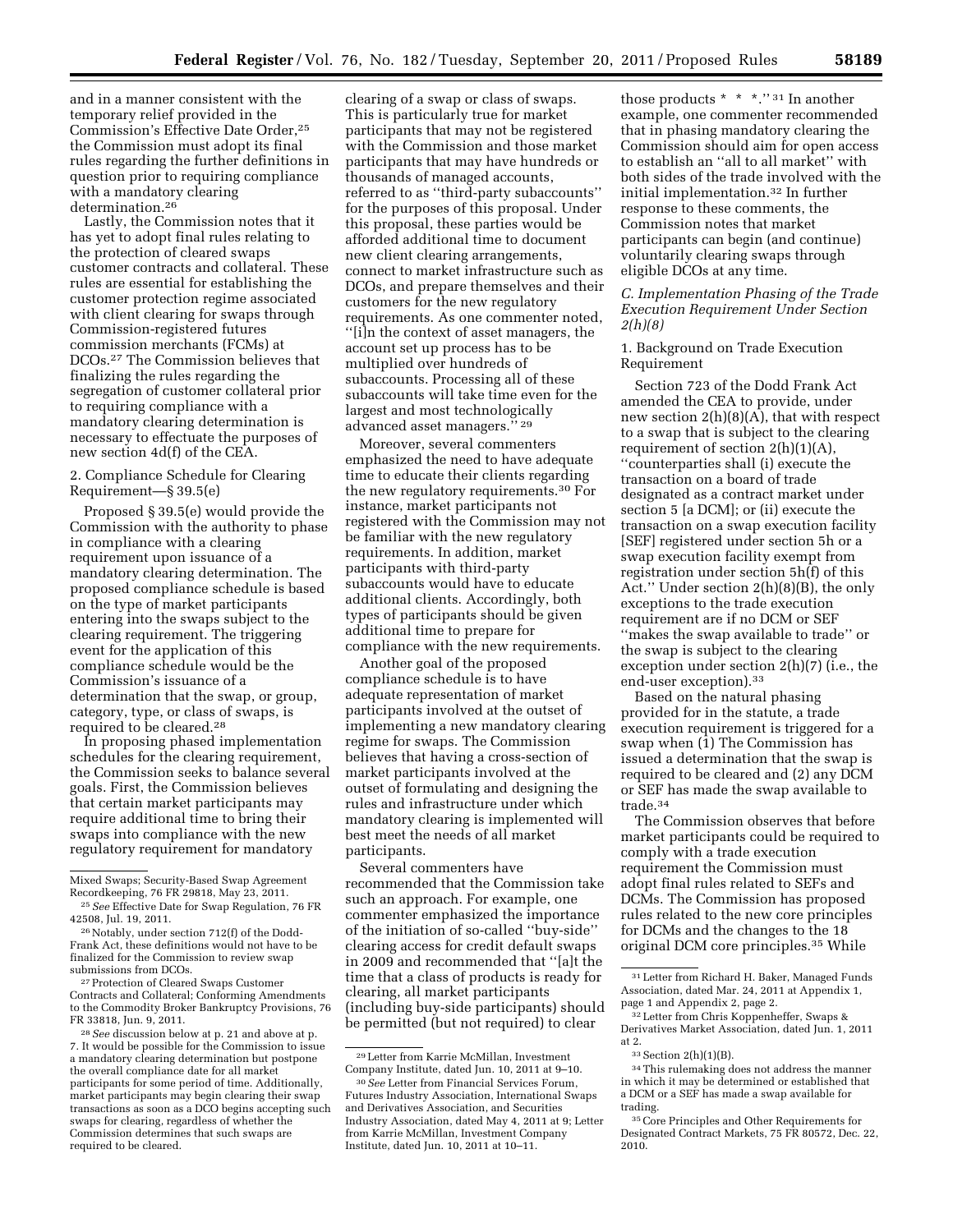none of the new rules proposed for DCMs relate directly to the trade execution requirement under section 2(h)(8), the Commission believes that it is necessary for DCMs to have their new policies, procedures, and rulebooks in place prior to the DCMs making a swap available for trading.

With regard to SEFs, the Commission also observes that it would have to adopt final rules allowing for SEF registration, including procedures for provisional registration, prior to any SEF making a swap that is required to be cleared available for trading.36 The finalization of these rules would enable SEFs to register with the Commission and ensure that they have developed their new policies, procedures, and rulebooks.

2. Compliance Schedule for the Trading Execution Requirement—§§ 37.12 and 38.11

Proposed regulations §§ 37.12 and 38.11 provide for the phased implementation of a trade execution requirement by setting forth a compliance schedule tied to the schedule proposed for the clearing requirement.

The proposed compliance schedules for the trade execution requirement would be triggered upon the later of (1) The applicable deadline established under the compliance schedule for the associated clearing mandate; or (2) 30 days after the swap is made available for trading on either a SEF or a DCM. Consequently, market participants always will have at least thirty days after a DCM or SEF has made a swap available for trading to comply with a trade execution requirement. Prior to a Commission-issued mandatory clearing determination, both DCMs and SEFs would be permitted to offer swaps for trading by market participants on a voluntarily basis. However, those swaps would not be required to be traded on a DCM or SEF, pursuant to section 2(h)(8) of the CEA until the associated clearing requirement took effect.

# *D. Three-Part Implementation Phasing*

The Commission proposes compliance schedules for phasing implementation that afford relief in the form of additional time for compliance with any clearing requirement or trade execution requirement by category of

market participant. The Commission based its proposed categorization of entities on the definition of ''financial entity'' in section 2(h)(7)(C) of the CEA.37 Under this statutory provision, Congress identified financial entities that would not be eligible to claim an exception from a clearing requirement under section 2(h)(1) of the CEA.

#### Phase 1—Category 1 Entities

The proposed compliance schedule would define ''Category 1 Entities'' to include a swap dealer, a security-based swap dealer, a major swap participant, a major security-based swap participant, or an active fund.

Category 1 Entities include those dealers and major participants in the swap and security-based swap markets that will be registered with the Commission or the Securities and Exchange Commission (SEC).38 Title VII of the Dodd-Frank Act requires these market participants to register with either the CFTC or SEC as a result of their swaps or security-based swaps activities. Based on their level of market experience and based on their status as registrants with either the CFTC or the SEC, the Commission believes they should be capable of complying with a clearing requirement and a trade execution requirement sooner than other market participants and that 90 days is a reasonable timeframe for these entities to come into compliance with these requirements.

The Commission also is proposing to include those entities it defines as ''active funds'' in the first category of market participants. The proposed definition of ''active fund'' would mean ''any private fund as defined in section 202(a) of the Investment Advisors Act of 1940, that is not a third-party subaccount and that executes 20 or more swaps per month based on a

monthly average over the 12 months preceding the Commission issuing a mandatory clearing determination under section  $2(h)(2)$  of the Act."<sup>39</sup>

The Commission is relying on the definition of private fund from section  $2(h)(7)(C)$  of the CEA, as well as section 402 of the Dodd-Frank Act. However, the Commission is limiting the definition in two ways. First, the definition excludes third-party subaccounts, as discussed further below. Second, the definition is limited to those private funds that execute 20 or more swaps per month based on the average over the 12 months preceding the Commission's issuance of a mandatory clearing determination.40 In choosing this threshold, the Commission's goal was to ensure the involvement of a cross-section of market participants at the outset of both clearing and trading requirement implementation. The Commission also sought to address some commenters' concerns regarding adequate ''buy-side'' representation early in the mandatory clearing process. Based on a preliminary assessment, the Commission believes the proposed numerical threshold for active funds is appropriate because a private fund that conducts this volume of swaps would be likely to have: (1) Sufficient resources to enter into arrangements that comply with the clearing and trade execution requirement earlier than other types of market participants; and (2) sufficient market experience to contribute meaningfully to the ''buy-side'' perspective as industry standards are being developed.41 In defining ''active fund'' accordingly, the Commission believes it has included those market participants that are likely to be among the most experienced participants with expertise and resources needed to come into transaction compliance quickly.

The Commission proposes to phase in compliance with the mandatory clearing requirement for any swap transaction between a Category 1 Entity and another Category 1 Entity, or any other entity

40 In calculating the numerical threshold, the Commission intends for funds to calculate all swaps it executes not just those that are the subject of a mandatory clearing determination.

<sup>36</sup>Core Principles and other Requirements for Swap Execution Facilities, 76 FR 1214, Jan. 7, 2011. As part of the SEF rulemaking, the Commission proposed regulation § 37.10, which would require each SEF to conduct an annual review of whether it has made a swap available for trading and to provide a report to the Commission regarding its assessment. *Id.* at 1222 and 1241.

 $37$  CEA section 2(h)(7)(A)(i) limits availability of the end-user clearing exception to counterparties to the swap that are not a financial entity. The term financial entity is defined in CEA section 2(h)(7)(C)(i), and includes the following eight entities: (i) A swap dealer; (ii) a security-based swap dealer; (iii) a major swap participant; (iv) a major security-based swap participant; (v) a commodity pool as defined in CEA section 1a(10); (vi) a private fund as defined in section 202(a) of the Investment Advisers Act of 1940 (15 U.S.C. 80b–2(a)); (vii) an employee benefit plan as defined in paragraphs (3) and (32) of section 3 of the Employee Retirement Income Security Act of 1974 (29 U.S.C. 1002); or (viii) a person predominantly engaged in activities that are in the business of banking or financial in nature, as defined in section 4(k) of the Bank Holding Company Act of 1956 (12 U.S.C. 1843(k)).

<sup>38</sup> If a security-based swap dealer or a major security-based swap participant is not yet required to register with the SEC at such time as the Commission issues mandatory clearing determination, then the security-based swap dealer or a major security-based swap participant would be treated as a Category 2 Entity.

<sup>39</sup> It should be noted that many commodity pools meet the definition of private fund under section 202(a) of the Investment Advisors Act of 1940. Such a commodity pool would only be a Category 1 Entity if it met the other criteria of an active fund.

<sup>41</sup>The Commission is unaware of any positionlevel or transaction-level data on private fund swap activity in a publicly available form. In order to determine private fund activity levels, the staff consulted with academics focusing their research in this area, with industry participants, and with groups that represent the industry.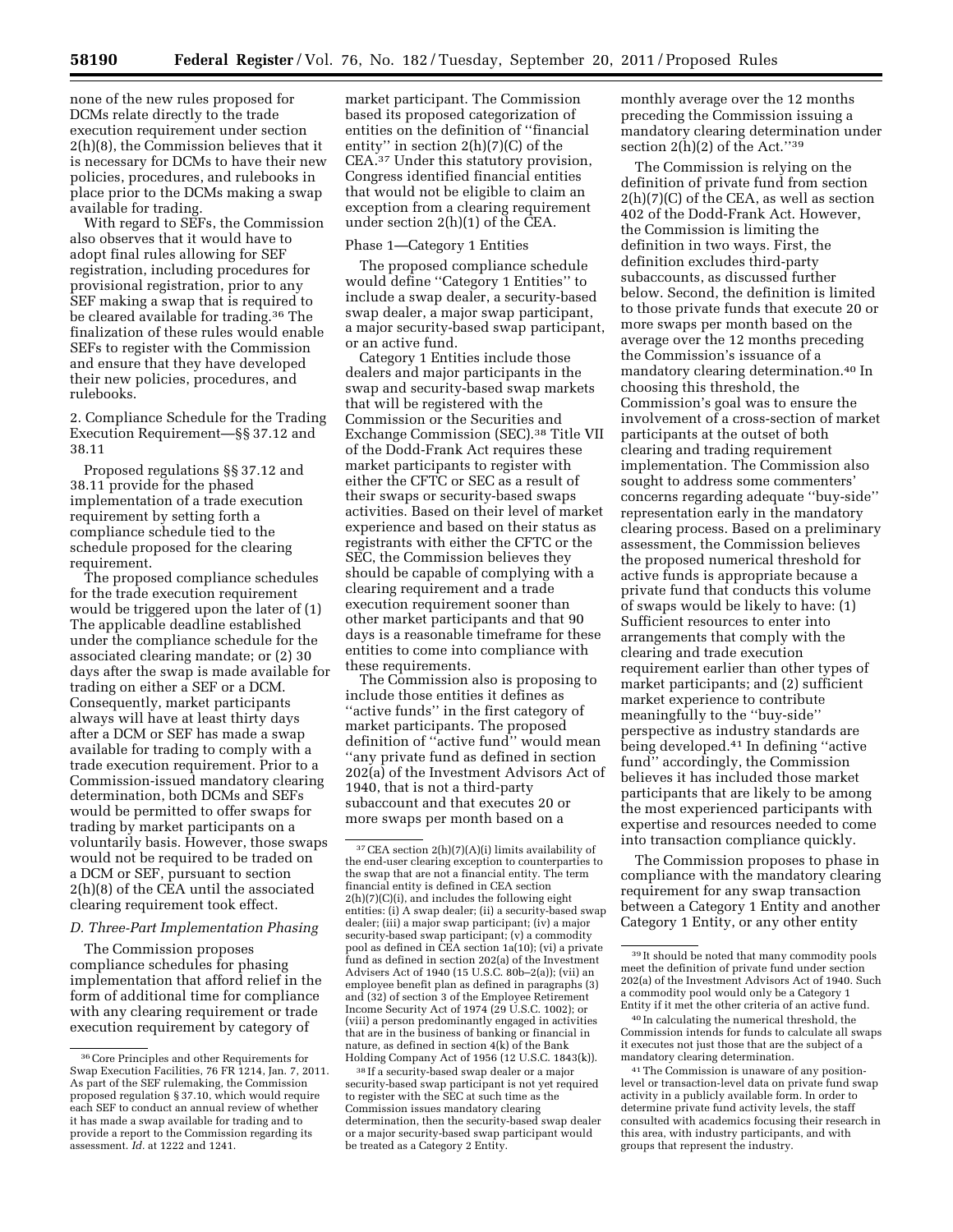that desires to clear the transaction  $42$ within the first 90 days after the Commission issues any mandatory clearing determination. With respect to the trade execution requirement, the Commission proposes to phase in compliance with this requirement either at the same time as the clearing requirement or thirty days after the swap is made available for trading, whichever is later. The Commission proposes phasing in all Category 1 Entities first because these market participants are likely to be the most active and experienced market participants whose involvement in the early stages of building and rolling out the clearing and trading requirements is critical. The Commission is attempting to include in this category those market participants with the expertise and resources to implement mandatory clearing and trading most quickly. The Commission also believes Category 1 Entities likely will have the most existing connectivity to clearinghouses and trading platforms and would be able to come into compliance sooner than other categories of participants.

## Phase 2—Category 2 Entities

The proposed compliance schedule would define ''Category 2 Entities'' to include a commodity pool; a private fund as defined in section 202(a) of the Investment Advisors Act of 1940 other than an active fund; an employee benefit plan as defined in paragraphs (3) and (32) of section 3 of the Employee Retirement Income and Security Act of 1974; or a person predominantly engaged in activities that are in the business of banking, or in activities that are financial in nature as defined in section 4(k) of the Bank Holding Company Act of 1956, provided that the entity is not a third-party subaccount.

The Commission proposes to phase in compliance for swap transactions between a Category 2 Entity and Category 1 Entity, another Category 2 Entity, or any other entity that desires to clear the transaction.43 The Commission is proposing to afford swap transactions between these types of market participants 180 days to come into compliance with a clearing requirement. With respect to the trade execution requirement, the Commission proposes to phase in compliance with this requirement either at the same time as the clearing requirement or thirty

43*See* footnote 42.

days after the swap is made available for trading, whichever is later. In providing these market participants an additional 90 days to come into compliance, the Commission took into consideration the fact that Category 2 Entities may not be required to be registered with the Commission and may be less experienced and less frequent users of the swap markets than those in Category 1.

Additionally, Category 2 Entities may not have the same level of expertise and resources to bring their swaps into compliance with a clearing requirement as quickly as Category 1 Entities. As defined for purposes of these compliance schedules, Category 2 Entities do not include those financial entities that are third-party subaccounts, as described further below.

# Phase 3—Third-Party Subaccounts and all Other Swap Transactions

Finally, the Commission proposes to phase in compliance for all other swap transactions not excepted from the mandatory clearing requirement within 270 days after the Commission issues a clearing requirement. The Commission proposes to phase in compliance with the trade execution requirement either at the same time as the clearing requirement or thirty days after the swap is made available for trading, whichever is later.

The Commission proposes to include all entities that are third-party subaccounts in this 270-day period. This approach would give these entities the most time to bring their swaps into compliance because they are likely to require the most time for documentation, coordination, and management. A third-party subaccount is afforded 270 days to bring its swaps into compliance because its portfolio is managed by an asset manager that may have to bring numerous accounts into compliance. The Commission also proposes to include any other swap transaction that would be subject to a clearing requirement into compliance within this proposed 270-day period.

Under the Commission's proposed definition, a third-party subaccount would be a managed account that requires specific approval by the beneficial owner of the account to execute documentation necessary for executing, confirming, margining, or clearing swaps. By way of non-exclusive example, if investment management firm X manages the assets of pension fund Y, and does so in a separate account that requires the approval of pension fund Y to execute necessary documentation, then that account would be afforded 270 days to come

into compliance. On the other hand, if pension fund Y manages its own assets, it would fall within Category 2 and be afforded 180 days to come into compliance. Likewise, if investment management firm X does not manage the assets of third parties, then it would fall within Category 2.

The Commission is proposing to afford third-party subaccounts an additional 90 days beyond the 180 days proposed for Category 2 because such entities may have documentation obligations for hundreds or even thousands of third-party subaccounts, and each such account must meet the mandatory clearing and trading requirements. For example, according to a statement made during the Joint SEC– CFTC Roundtable by Mr. William DeLeon of the firm Pacific Investment Management Company, LLC (PIMCO), PIMCO manages hundreds of third-party subaccounts, as defined above.44 The proposed compliance schedules would not prohibit any type of market participant from voluntarily complying sooner than the compliance deadline. Indeed, the Commission would encourage market participants that can come into compliance more quickly to move their swaps into clearing and begin trading on trading platforms as soon as possible in order to facilitate development of infrastructure that takes into account the views of many types of market participants. As one commenter noted, ''Smaller entities, for example, may have unique issues that need to be accounted for before systems are hardwired. Many swap market participants are small entities; it is important to ensure that these entities and their liquidity are not squeezed out of the swaps market.'' 45

# *E. Prospective Application of Compliance Schedules*

The Commission anticipates that it will exercise its authority to trigger the proposed compliance schedules each time it issues a mandatory clearing determination for a new group, category, type, or class of swaps. Under this approach, when a DCO begins offering a new swap for clearing and it is in the same group, category, type, or class of swaps and it meets the requirements imposed under a previously issued mandatory clearing determination, then the proposed compliance schedules would not be triggered. However, if the Commission issues a mandatory clearing determination in any entirely new group, category, type, or class of

<sup>42</sup>The intent of this clause is to facilitate clearing by counterparties that desire to comply with a clearing mandate earlier than they would otherwise be required to under the compliance schedule. The Commission solicits comment on whether there would be a better way to accomplish this objective.

<sup>44</sup> Day 2 Roundtable Tr. at 62.

<sup>45</sup> Investment Company Institute, Jun. 10, 2011 letter, at 12.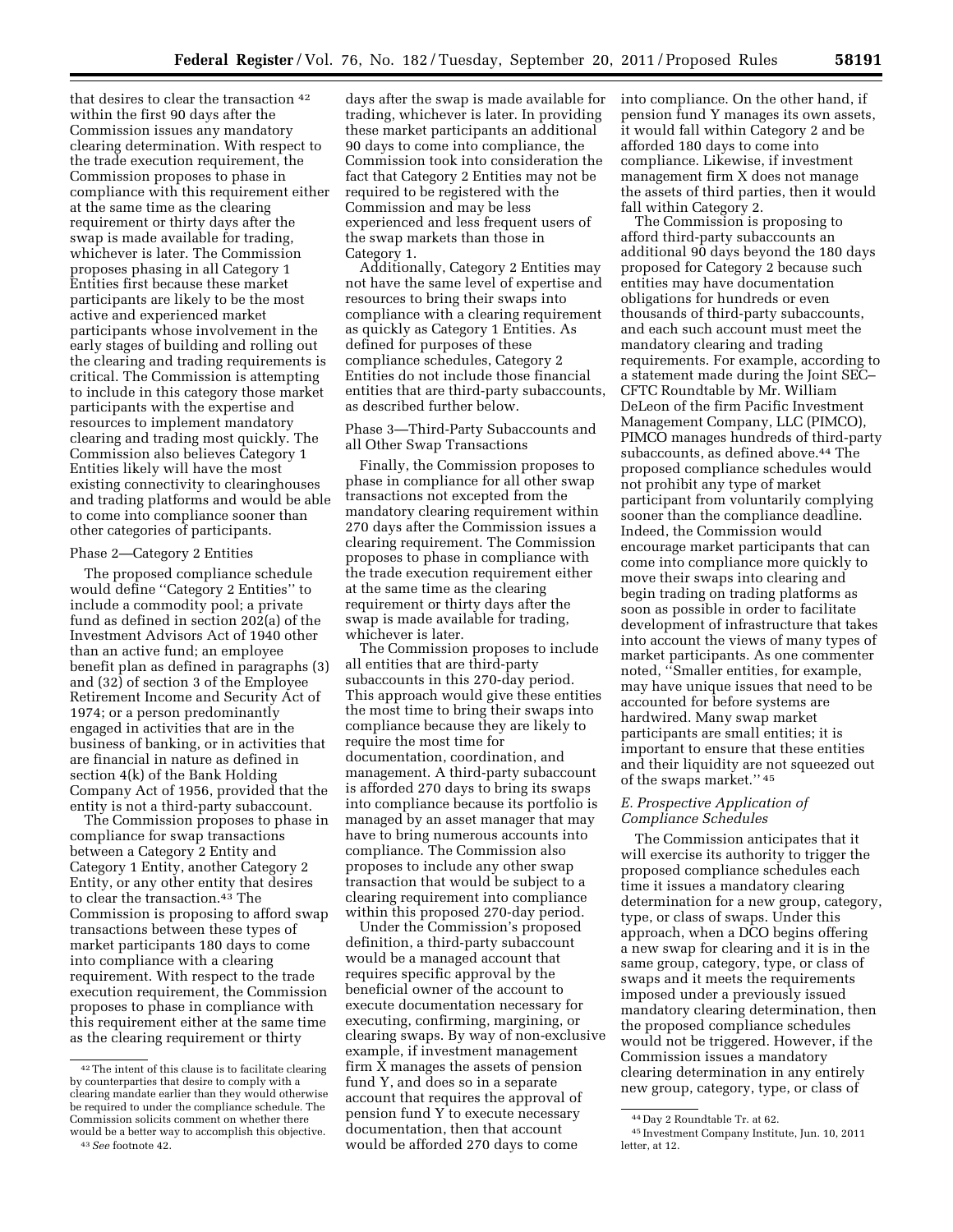swaps then the compliance schedules could once again be triggered by the Commission. For example, if the Commission issues a mandatory clearing determination for 5 year credit default swap products and a new 5 year credit default swap product is offered for clearing based on a new 5 year index, then the proposed compliance schedules may not be triggered. If on the other hand, the Commission has not issued a mandatory clearing determination for 10 year credit default swap products and a new 10 year credit default swap product is offered for clearing, then the compliance schedules could be triggered by the Commission.

When issuing a mandatory clearing determination, the Commission would set an effective date by which all market participants would have to comply. In other words, the proposed compliance schedules would be used only when the Commission believes that phasing is necessary based on the considerations outlined in this release. The Commission will provide the public with notice of its intent to rely upon the compliance schedule pursuant to the process outlined in  $\S$  39.5(b)(5).

The Commission solicits comment on the ongoing usefulness of the proposed compliance schedules once market participants have established documentation and connectivity to DCOs, DCMs, and SEFs.

## *F. Comment Requested*

The Commission requests comment on all aspects of the proposed compliance schedules, §§ 37.12, 38.11 and 39.5(e). The Commission may consider alternatives to the proposed compliance schedules and is requesting comment on the following questions:

• What, if any, other rules should have been taken into consideration when proposing an implementation schedule regarding the clearing and trade execution requirements? If applicable, how should the implementation requirements of those other rules be taken into consideration?

• Should there be a presumption that the Commission will rely on the compliance schedule for each mandatory clearing determination that it issues, unless the Commission finds that the compliance schedule is not necessary to achieve the benefits set forth herein (*e.g.,* facilitating the transition to the new regulatory requirement established by the Dodd-Frank Act in an orderly manner that does not unduly disrupt markets and transactions)?

• What factors, if any, would prevent an entity in any of the proposed categories from adhering to the

compliance schedules proposed by the Commission? How much additional time would be needed to address these factors?

• Are there other considerations that the Commission should have taken into account when designing this tiered implementation schedule? Are the timeframes outlined in this implementation schedule adequate? If not, what alternative schedule should the Commission consider, and why?

• Assuming a situation where a swap first becomes subject to the clearing requirement and then is made available for trading by a DCM or SEF, is an additional thirty days after the swap becomes made available for trading enough time for DCMs, SEFs, and market participants to come into compliance with the trade execution requirement? For example, would thirty days be sufficient for the needed technological linkages to be established between (i) the DCOs, DCMs, and SEFs and (ii) the DCMs, SEFs, and market participants.

• What other entities, if any, should be included in Category 1 or 2, and why? Should any entities be moved from Category 1 or 2 to a later category? For example, where should the Commission place those entities described in section 2(h)(7)(C)(ii) of the CEA (*e.g.,* small banks, savings associations, farm credit system institutions, and credit unions)?

• What adjustments to the compliance schedule and/or other steps could the Commission take to ensure there is adequate representation from all market participants at the outset of clearing and trade execution requirements?

• In suggesting phasing in transactions between Category 1 or 2 Entities and ''any other entity that desires to clear the transaction,'' the Commission intended to facilitate clearing by counterparties that desire to comply with a clearing mandate earlier than they would otherwise be required to under the compliance schedule. Is there a better way to achieve this objective?

• Is an entity's average monthly swap transaction activity a useful proxy for that entity's ability to comply with the clearing and trade execution requirements? Or whether an entity is required to be registered with the Commission (rather than whether an entity is already registered with the Commission)?

• Is the Commission's definition of "active fund" overly inclusive or underinclusive? Should the numerical threshold for number of monthly swap transactions be higher or lower than 20?

If so, why? Should the number of monthly swap transactions be linked to swap activity in a particular asset class?

• Should the Commission exclude from the definition of ''active fund'' any investment advisor of private funds acting solely as an advisor to private funds with assets under management in the United States of less than \$150,000,000, as provided for in the reporting exemption for private funds under section 408 of the Dodd-Frank Act?

• Would it be more appropriate for the Commission to measure a market participant's level of swap activity by measuring notional turnover and/or open exposure, as suggested by some commenters? 46

• Are there any anticompetitive implications to the proposed compliance schedules? If so, how could the proposed rules be implemented to achieve the purposes of the CEA in a less anticompetitive manner? If so, please quantify those costs, if possible, and provide underlying data sources, assumptions and calculations.

• Are there additional costs or benefits associated with the current proposal that the Commission has not already taken into account? Please discuss any such costs in detail and quantify in dollar terms, if possible.

• Are there any assumptions, including quantitative assumptions, underlying the Commission's cost benefit analysis that the Commission should consider?

• Should the Commission consider an alternative implementation schedule? Would such an alternative schedule reduce the costs market participants bear? Please describe any such alternative implementation schedule in detail, including how it will reduce costs and the benefits it will likely deliver. If possible, please quantify the cost and benefits associated with any alternative. If providing dollar values, please describe any data sources, assumptions, and calculations used to generate them.

# **III. Related Matters**

#### *A. Regulatory Flexibility Act*

The Regulatory Flexibility Act requires that agencies consider whether the rules they propose will have a significant economic impact on a substantial number of small entities and, if so, provide a regulatory flexibility analysis respecting the impact.47 The rules proposed by the CFTC provide compliance schedules for

<sup>46</sup>Letter from Adam C. Cooper, Citadel, dated June 3, 2011, Appendix B.

<sup>47</sup> 5 U.S.C. 601 *et seq.*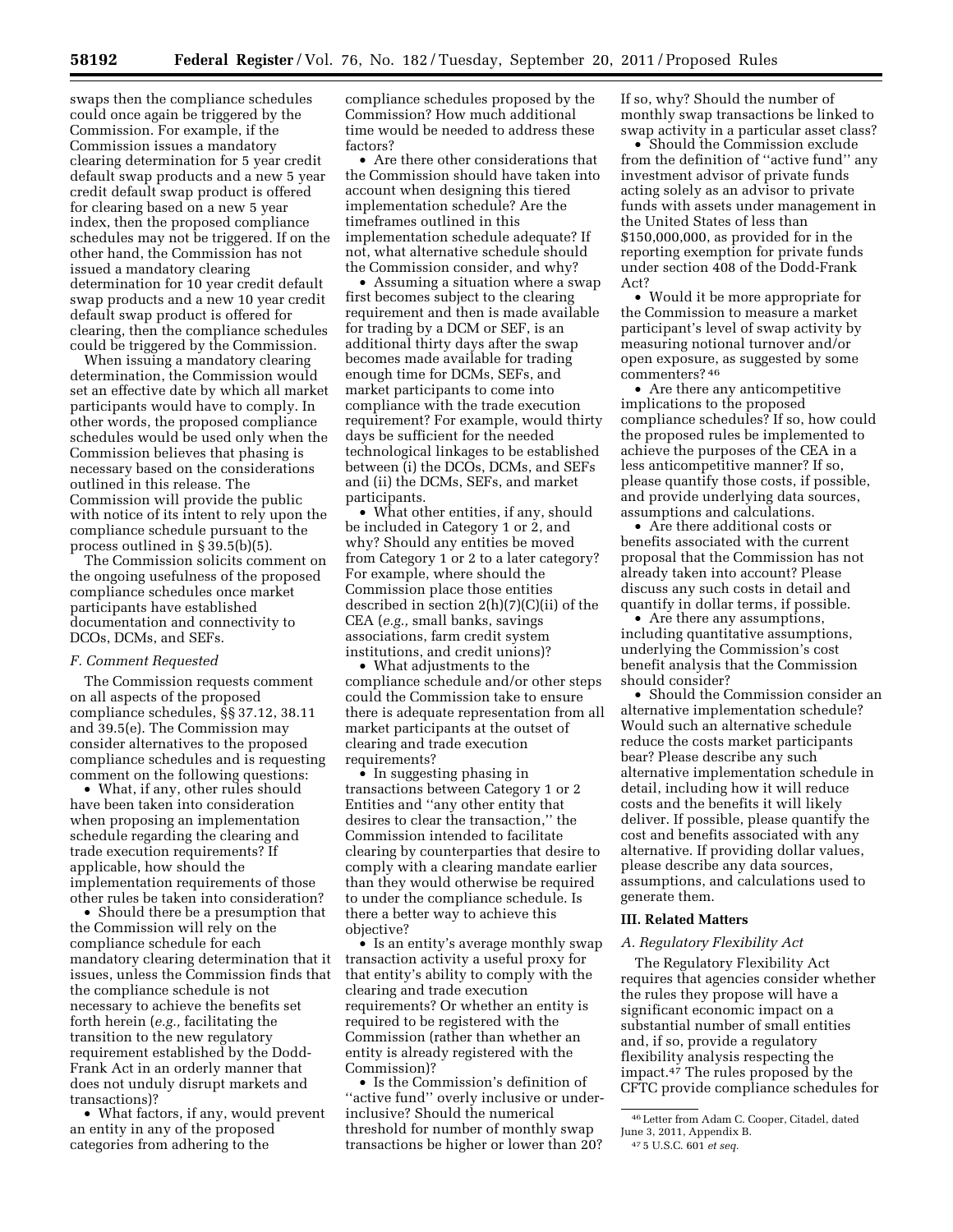certain new statutory requirements of the Dodd Frank Act and do not by themselves impose significant new regulatory requirements. Accordingly, the Chairman, on behalf of the CFTC, hereby certifies pursuant to 5 U.S.C. 605(b) that the proposed rules will not have a significant economic impact on a substantial number of small entities. The CFTC invites public comment on this determination.

#### *B. Paperwork Reduction Act*

The Paperwork Reduction Act (PRA) 48 imposes certain requirements on federal agencies (including the Commission) in connection with conducting or sponsoring any collection of information as defined by the PRA. This notice of proposed rulemaking, if approved, would not require a new collection of information from any persons or entities.

## *C. Consideration of Costs and Benefits*

Section 15(a) of the CEA<sup>49</sup> requires the Commission to consider the costs and benefits of its action before promulgating a regulation under the CEA. Section 15(a) of the CEA specifies that the costs and benefits shall be evaluated in light of five broad areas of market and public concern: (1) Protection of market participants and the public; (2) efficiency, competitiveness and financial integrity of futures markets; (3) price discovery; (4) sound risk management practices; and (5) other public interest considerations. The Commission may in its discretion give greater weight to any one of the five enumerated areas and could in its discretion determine that, notwithstanding its costs, a particular regulation is necessary or appropriate to protect the public interest or to effectuate any of the provisions or accomplish any of the purposes of the Act.

The purpose of the proposed compliance schedules is to afford market participants adequate time to comply with the clearing requirement under section 2(h)(1)(A) of the CEA and the trade execution requirements under section 2(h)(8). Without the proposed compliance schedules, market participants could be required to comply with the clearing requirement immediately upon issuance of a mandatory clearing determination by the Commission, and market participants could be required to comply with the trade execution requirement when (1) The Commission has issued a determination that the

swap is required to be cleared and (2) any DCM or SEF has made the swap available to trade.

The Commission recognizes that requiring such immediate compliance with the clearing and trade execution requirements may impose costs on market participants, particularly for market participants that may not be registered with the Commission and those market participants that have hundreds or thousands of third-party subaccounts to bring into compliance with the new requirements under section 2(h) of the CEA.50 Accordingly, the Commission's proposal provides substantial benefits in that it affords market participants additional time to document new clearing arrangements, connect to market infrastructures, and prepare themselves and their customers for the new regulatory requirements. The Commission believes that such an approach will help protect the public interest by facilitating an orderly transition to a new regulatory environment.

1. Protection of Market Participants and the Public

In devising the proposed compliance schedules, the Commission sought to balance the goal of protecting the public by bringing market participants into compliance with the clearing and trade execution requirements for swaps as quickly as possible while affording market participants adequate time to come into compliance.

Market participants in Category 1 (*e.g.,* SDs, MSPs, and active funds) are likely to be among the most experienced and active participants with the resources needed to come into compliance with the clearing and trading requirements more quickly.51 The swaps entered into by these market participants are likely to represent a significant portion of the total swap market volume. As a result, moving these transactions into central clearing and onto trading platforms before those of Category 2 and 3 Entities would provide additional protection for the public by ensuring that the most active participants in the swap market come into compliance as soon as possible,

thus mitigating risk and promoting transparency in significant portions of the swap market.

By requiring Category 2 Entities to comply within 180 days, the Commission is seeking to balance the needs of those market participants that are not registered with the Commission and may not be as active in the swap market with the public interest of bringing all market participants into compliance as soon as possible.

The market participants in Category 2 are likely to be less experienced and less active participants than those in Category 1. To the extent these market participants are less active in the swap markets the balance between moving their transactions into central clearing and onto trading platforms and giving them additional time to comply with the new requirements, tips in favor of the latter approach. Additionally, these entities may not have the same level of resources as Category 1 Entities. Therefore, they will benefit from the opportunity to document new clearing arrangements, connect to market infrastructures, and prepare themselves and their customers for the new regulatory requirements by considering examples of how Category 1 Entities have met these requirements.

It should be noted that Category 2 Entities and other market participants wanting to come into compliance before their respective compliance schedule deadlines in order to take advantage of the risk-mitigating benefits of central clearing and executing swaps on trading platforms are allowed, and encouraged, to do so.

Entities that are third-party subaccounts have the additional challenge of transitioning hundreds, and in some cases, thousands of subaccounts into compliance with the clearing and trade execution requirements. This process may require that these entities negotiate and formalize new agreements with each of their customers. In order to accomplish this they also will need to educate their customers about how clearing and trade execution requirements will affect the costs and processes associated with their accounts. Each of these tasks requires time. By giving third-party subaccounts 270 days to come into compliance, the Commission seeks to balance the need of these entities and their customers for additional time with the benefits of reducing risks in the swap market and protecting the public as quickly as possible.

It may be that the Category 1 Entities that constitute the first phase under the proposed compliance schedules will bear a larger proportion of the ''start-up''

<sup>48</sup> 44 U.S.C. 3507(d).

<sup>49</sup> 7 U.S.C. 19(a).

<sup>50</sup>*E.g.,* Letter from Richard H. Baker, Managed Funds Association, dated Mar. 24, 2011 at Appendix 1, page 1.

<sup>51</sup> In a letter from the Financial Services Forum, Futures Industry Association, International Swaps and Derivatives Association, and Securities Industry and Financial Markets Association, dated May 4, 2011, commenters noted that ''market participants vary dramatically in their resources, market sophistication and rationale for using Swaps. Swap Entities, in general, have greater resources, access to technology and clearing infrastructure than their end user counterparties.''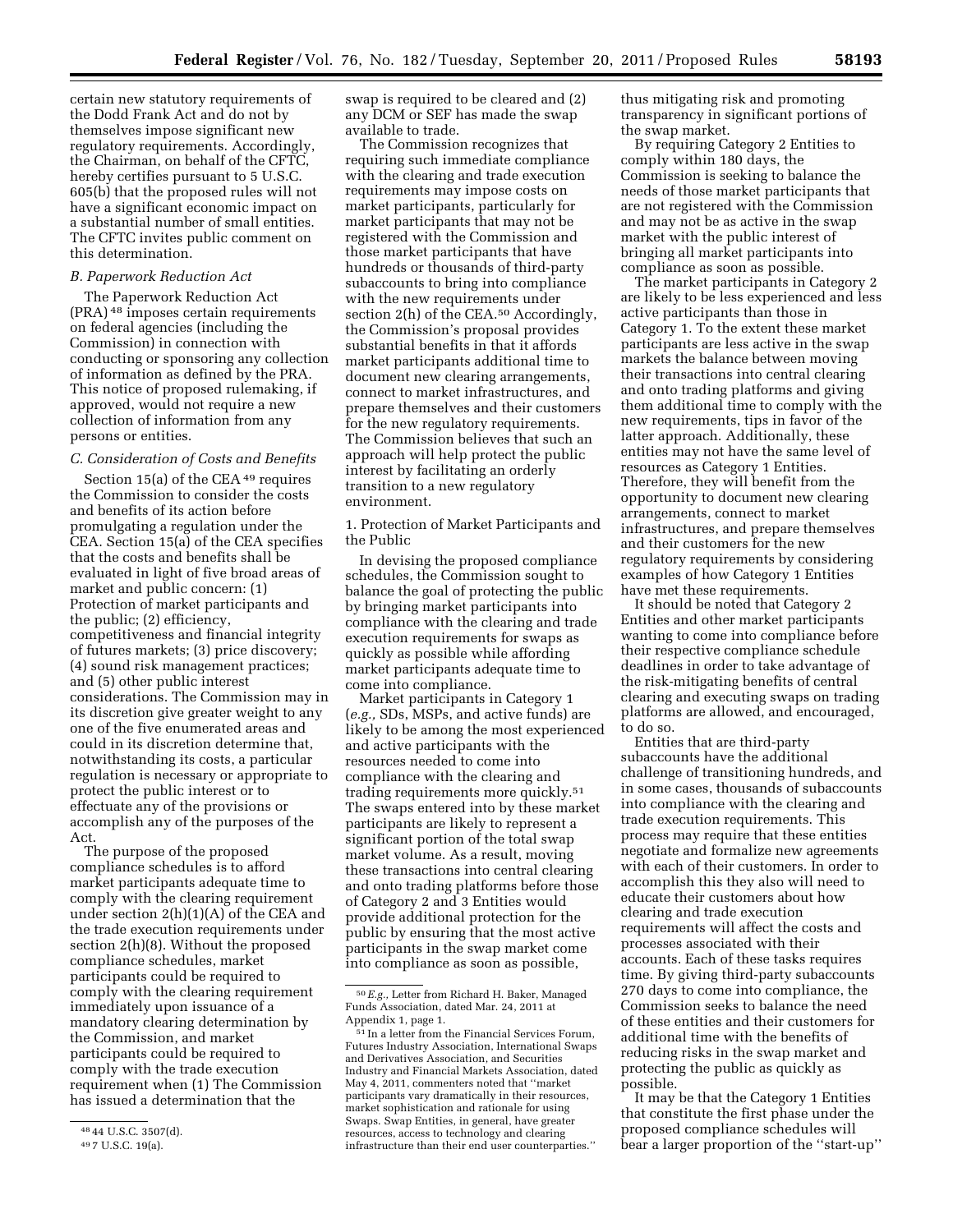costs associated with implementing the clearing and trade execution requirements. They are the entities likely to expend the most resources documenting new clearing arrangements, connecting to market infrastructures, and preparing themselves and their customers for the new regulatory requirements. The Commission is aware of these costs and believes that it is appropriate for the entities that are likely to be among the most active participants in these markets to shoulder a larger percentage of these start-up costs.

2. Efficiency, Competitiveness, and Financial Integrity of the Markets

By necessity, the first group of market participants that are required to comply with the clearing and trade execution requirements, along with DCOs, DCMs, and SEFs, are likely to work together to establish methods for compliance that other market participants may later consider. The experience with swaps that the first group of market participants brings to this process should help to ensure the integrity and effectiveness of their solutions. These solutions will likely be helpful to other market participants that comply later. For example, entities that are more experienced in the swap market, such as those in Category 1, are likely to have greater technological expertise and will best be able to develop the necessary technological infrastructure.

It is critical that a cross-section of market participants is involved in developing the solutions that become industry conventions in order to ensure that those approaches promote the efficiency, competitiveness, and integrity of participants on the buy-side and the sell-side. The Commission's proposed compliance schedules address this need. For example, Category 1 includes active funds and MSPs that are likely to have the experience and expertise to represent ''buy-side'' interests, whereas SDs generally will represent ''sell-side'' interests.

In providing Category 1 Entities with 90 days to comply with the clearing and trade execution requirements, the Commission would afford these market participants additional time to identify issues and work to develop solutions. This is likely to result in more efficient problem-solving processes, which may reduce the system-wide start-up costs of implementing new regulations. Moreover, it is also likely to foster a greater degree of compatibility and interoperability among the varied methods of compliance which, in turn,

is likely to reduce the cost and complexity of interconnectedness.52

Lastly, in the absence of the proposed compliance schedules, some entities have expressed concern that they would be unable to comply with the clearing and trading requirements and would choose to leave the swap market or avoid the market for some period of time. If this occurred, it could reduce liquidity and increase spreads in the market. By providing additional time for compliance, this rule reduces the chance that these adverse effects will occur in the swap market during the transition period.

## 3. Price Discovery

The trade execution requirement is expected to facilitate price discovery in the swap market. However, a disorderly implementation may inhibit price discovery by creating confusion about which counterparties are prepared to trade specific swaps and which contracts are fungible. An orderly process, however, promotes good communication between counterparties, which is essential to price discovery during the transition period.

As for costs, to the extent that market participants could comply sooner than the proposed compliance schedule in an effective and efficient manner, this proposed schedule would delay the benefits that would come from increased price transparency that are expected to accompany a trade execution requirement under section 2(h)(8) of the CEA. The Commission's proposed compliance schedule reflects that the Commission anticipates that market participants will need additional time, however, for an orderly implementation process.

## 4. Sound Risk Management Practices

To the extent that the proposed compliance schedule for the clearing requirement would delay implementation of mandatory clearing, the swap market could suffer costs in terms of risk management. For example, there are risk management costs associated with not having counterparty credit risk monitored and managed effectively by a DCO. More prompt implementation of mandatory clearing would have the benefit of preventing losses from accumulating over time through the settlement of variation margin between a DCO's clearing members each day. The settlement of variation margin each day reduces both the chance of default and the size of any

default should one occur. Delay in implementing mandatory clearing would also postpone the use of initial margin as a performance bond against potential future losses such that if a party fails to meet its obligation to pay variation margin, resulting in a default, the DCO may use the defaulting party's initial margin to cover most or all of any loss based on the need to replace the open position.

On the other hand, the proposed compliance schedule for the clearing requirement would provide an orderly process for implementing mandatory clearing of swaps, and to the extent that it does so successfully, it will lead to overall sounder risk management practices for the swap market and the broader financial system, particularly during the implementation period. As noted above, in the absence of this rule, some entities may choose not to engage in swap transactions while they work to come into compliance with the new requirements. This result could expose those entities to risks they would otherwise have used swaps to mitigate. Therefore, by providing a timetable for orderly transition, this rule encourages continued participation in the swap markets and makes possible the continued use of swaps during the transition period for risk mitigation purposes.

Moreover, if market participants were concerned that they might not be able to meet the proposed compliance schedule timelines, it is likely that they would incur additional costs associated with the potential lack of regulatory compliance. Providing additional time for compliance may reduce the costs that participants may incur mitigating legal risks during the transition period, and focuses those resources on achieving compliance.

#### 5. Other Public Interest Considerations

There are public interest benefits to phasing in compliance using the implementation structure proposed in this release. The proposed implementation structure generally allows market participants to comply with the requirements of Dodd-Frank as quickly and efficiently as possible and thereby provides a sound basis for achieving the overarching Dodd-Frank goals of risk reduction and increased market transparency.

In sum, the Commission has considered the costs and benefits as required by section 15(a) and is proposing the compliance schedules discussed herein. The Commission invites public comment on its costbenefit considerations. Commenters are also invited to submit any data or other

<sup>52</sup>*See* TABB Group, ''Technology and Financial Reform: Data, Derivatives and Decision Making'', Aug. 2011 at 12.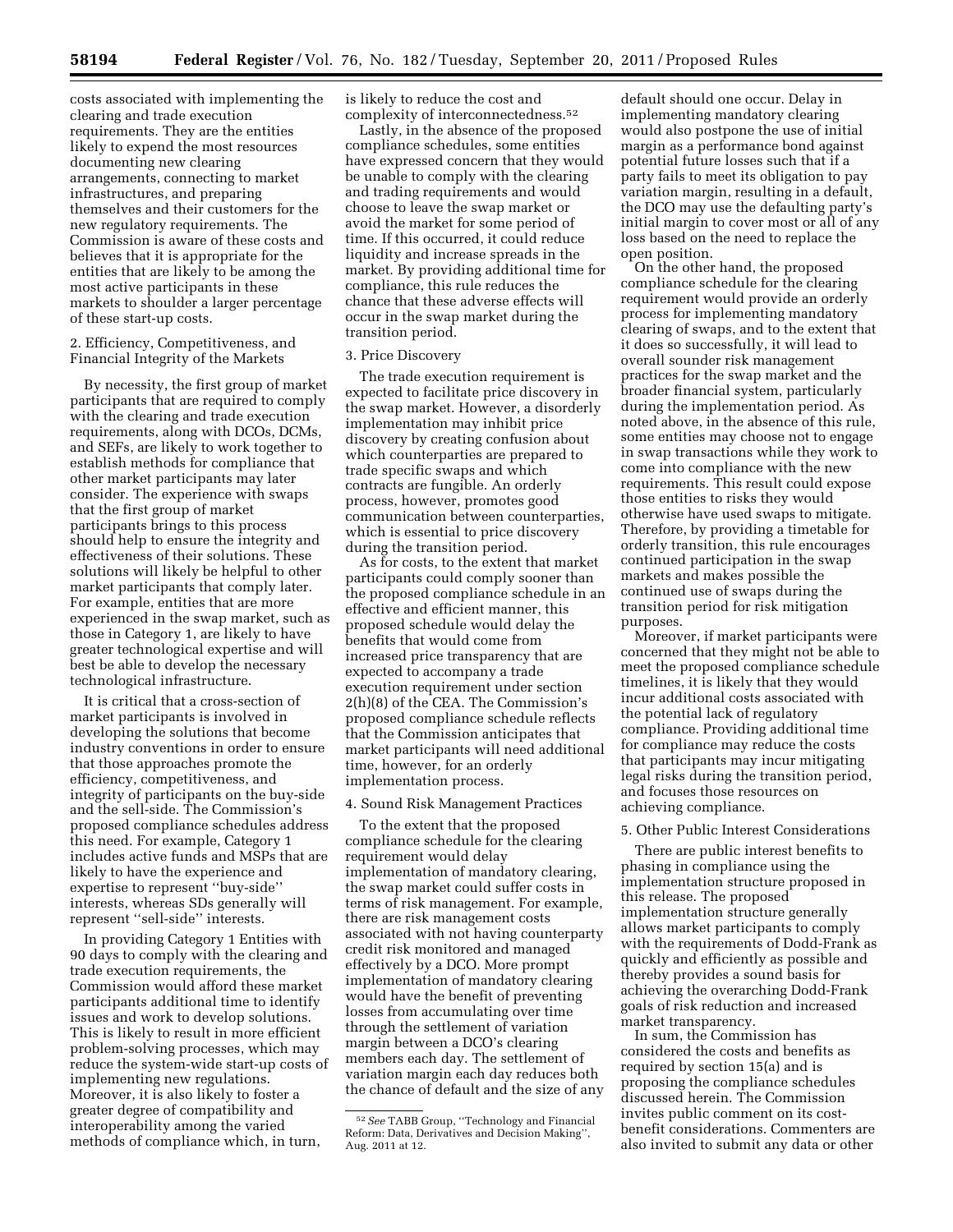information that they may have quantifying or qualifying the costs and benefits of the proposal with their comment letters.

## **List of Subjects**

# *17 CFR Part 37*

Commodity futures, Swaps, Swap execution facilities, Registration application, Registered entities, Reporting and recordkeeping requirements.

## *17 CFR Part 38*

Block transaction, Commodity futures, Designated contract markets, Reporting and Recordkeeping requirements, Transactions off the centralized market.

## *17 CFR Part 39*

Business and industry, Commodity futures, Reporting and recordkeeping requirements.

For the reasons stated in the preamble, the Commission proposes to amend 17 CFR parts 37, 38 and 39 as follows:

# **PART 37—SWAP EXECUTION FACILITIES**

1. The authority citation for part 37 continues to read as follows:

**Authority:** 7 U.S.C. 1a, 2, 5, 6, 6c, 7, 7a– 2, 7b–3 and 12a, as amended by Titles VII and VIII of the Dodd-Frank Wall Street Reform and Consumer Protection Act, Pub. L. 111–203, 124 Stat. 1376 (2010).

2. Add § 37.12 to read as follows:

#### **§ 37.12 Trade execution compliance schedule.**

(a) A swap transaction shall be subject to the requirements of section  $2(h)(8)(A)$ of the Act upon the later of (1) the applicable deadline established under the compliance schedule provided under § 39.5(e)(2); or (2) 30 days after the swap is first made available for trading on either a swap execution facility registered under section 5h of the Act or a board of trade designated as a contract market under section 5 of the Act.

(b) Nothing in this rule shall prohibit any counterparty from complying voluntarily with the requirements of section  $2(h)(8)(A)$  of the Act sooner than as provided in paragraph (a) of this section.

# **PART 38—DESIGNATED CONTRACT MARKETS**

3. The authority citation for part 38 continues to read as follows:

**Authority:** 7 U.S.C. 1a, 2, 6, 6a, 6c, 6d, 6e, 6f, 6g, 6i, 6j, 6k, 6l, 6m, 6n, 7, 7a–2, 7b, 7b– 1, 7b–3, 8, 9, 15, and 21, as amended by the Dodd-Frank Wall Street Reform and Consumer Protection Act, Pub. L. 111–203, 124 Stat. 1376 (2010).

4. Add § 38.11 to read as follows:

#### **§ 38.11 Trade execution compliance schedule.**

(a) A swap transaction shall be subject to the requirements of section  $2(h)(8)(A)$ of the Act upon the later of (1) the applicable deadline established under the compliance schedule provided under § 39.5(e)(2); or (2) 30 days after the swap is first made available for trading on a swap execution facility registered under section 5h of the Act or a board of trade designated as a contract market under section 5 of the Act.

(b) Nothing in this rule shall prohibit any counterparty from complying voluntarily with the requirements of section 2(h)(8)(A) of the Act sooner than as provided in paragraph (a) of this section.

# **PART 39—DERIVATIVES CLEARING ORGANIZATIONS**

5. The authority citation for part 39 continues to read as follows:

**Authority:** 7 U.S.C. 7a–1 as amended by Pub. L. 111–203, 124 Stat. 1376.

6. Amend § 39.5 to add paragraph (e) to read as follows:

# **§ 39.5 Review of swaps for Commission determination on clearing requirement.**  \* \* \* \* \*

(e) *Mandatory clearing compliance schedule.* (1) *Definitions.* For the purposes of this paragraph:

*Category 1 Entity* means (1) a swap dealer, (2) a security-based swap dealer; (3) a major swap participant; (4) a major security-based swap participant; or (5) an active fund.

*Category 2 Entity* means (1) a commodity pool; (2) a private fund as defined in section 202(a) of the Investment Advisors Act of 1940 other than an active fund; (3) an employee benefit plan as defined in paragraphs (3) and (32) of section 3 of the Employee Retirement Income and Security Act of 1974; or (4) a person predominantly engaged in activities that are in the business of banking, or in activities that are financial in nature as defined in section 4(k) of the Bank Holding Company Act of 1956, *provided that,* in each case, the entity is not a third-party subaccount.

*Active Fund* means any private fund as defined in section 202(a) of the Investment Advisors Act of 1940, that is not a third-party subaccount and that executes 20 or more swaps per month based on a monthly average over the 12 months preceding the Commission issuing a mandatory clearing determination under section 2(h)(2) of the Act.

*Third-party Subaccount* means a managed account that requires specific approval by the beneficial owner of the account to execute documentation necessary for executing, confirming, margining, or clearing swaps.

(2) Upon issuing a mandatory clearing determination under section 2(h)(2) of the Act, the Commission may determine, based on the group, category, type or class of swaps subject to such determination, that the following schedule for compliance with the requirements of section  $2(h)(1)(A)$  of the Act shall apply:

(i) A swap transaction between a Category 1 Entity and another Category 1 Entity, or any other entity that desires to clear the transaction, must comply with the requirements of section  $2(h)(1)(A)$  of the Act no later than ninety (90) days after the effective date set by the Commission for such mandatory clearing determination.

(ii) A swap transaction between a Category 2 Entity and a Category 1 Entity, another Category 2 Entity, or any other entity that desires to clear the transaction, must comply with the requirements of section  $2(h)(1)(A)$  of the Act no later than one hundred and eighty (180) days after the effective date set by the Commission for such mandatory clearing determination.

(iii) All other swap transactions not eligible to claim the exception from mandatory clearing set forth in section  $2(h)(7)$  of the Act and § 39.6, must comply with the requirements of section  $2(h)(1)(A)$  of the Act no later than two hundred and seventy (270) days after the effective date set by the Commission for such mandatory clearing determination.

(3) Nothing in this rule shall be construed to prohibit any person from voluntarily complying with the requirements of section  $2(h)(1)(A)$  of the Act sooner than the implementation schedule provided under paragraph (2).

Issued in Washington, DC, on September 8, 2011, by the Commission.

# **David A. Stawick,**

*Secretary of the Commission.*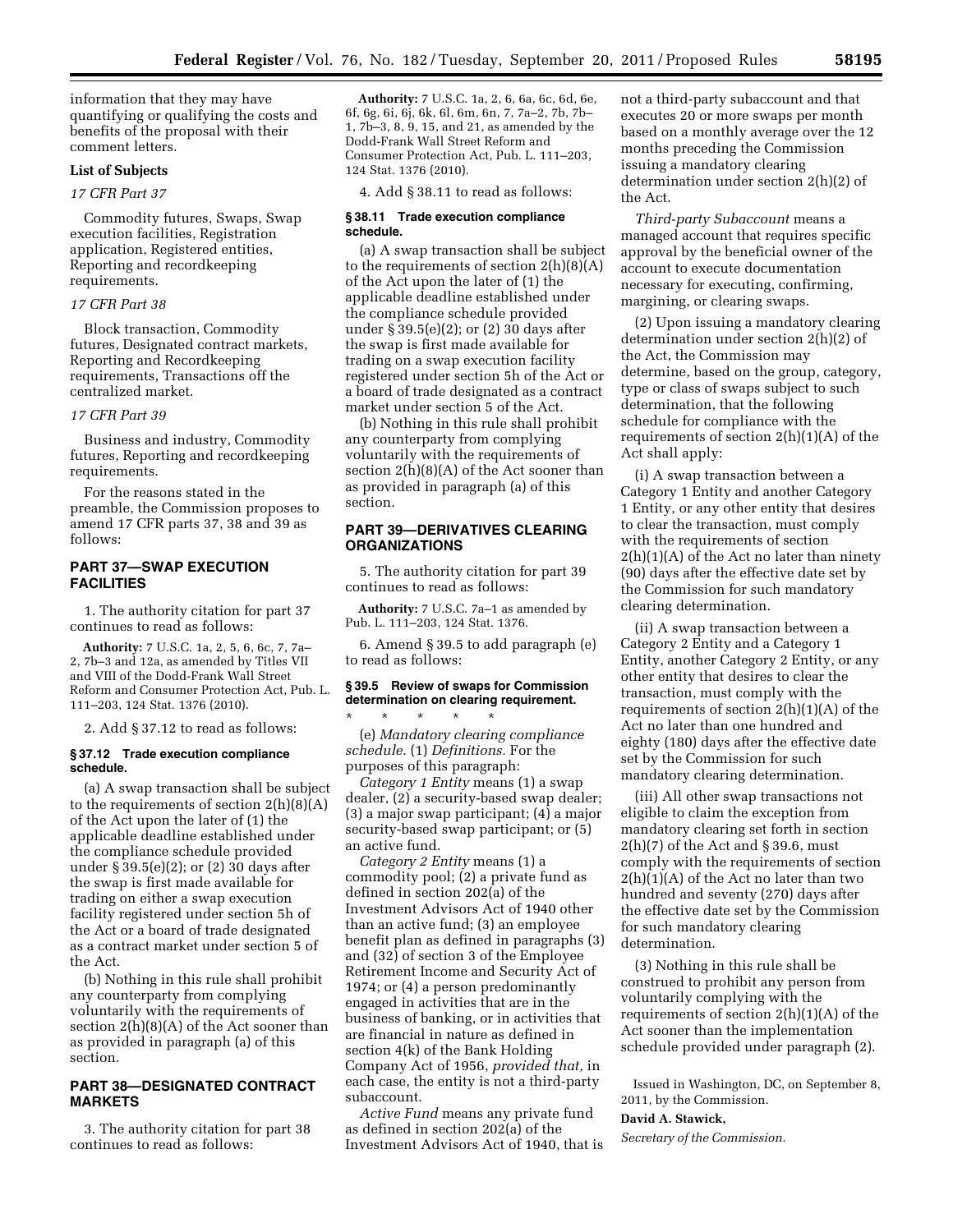**Appendices to Swap Transaction Compliance and Implementation Schedule: Clearing and Trade Execution Requirements under Section 2(h) of the CEA—Commissioners Voting Summary and Statements of Commissioners** 

**NOTE:** The following appendices will not appear in the Code of Federal Regulations

## **Appendix 1—Commissioners Voting Summary**

On this matter, Chairman Gensler and Commissioners Dunn, Sommers, and Chilton voted in the affirmative; Commissioner O'Malia voted in the negative.

# **Appendix 2—Statement of Chairman Gary Gensler**

I support the proposed rule to establish schedules to phase in compliance with the clearing and trade execution requirement provisions in the Dodd-Frank Wall Street Reform and Consumer Protection Act. The proposal would provide greater clarity to market participants regarding the timeframe for bringing their swap transactions into compliance with the clearing and trade execution requirements. The rule also would make the market more open and transparent, while giving market participants an adequate amount of time to comply. The proposed rule would help facilitate an orderly transition to a new regulatory environment for swaps.

## **Appendix 3—Statement of Commissioner Jill Sommers**

I support this proposal to establish a schedule to phase in compliance with certain statutory provisions under Title VII of the Dodd-Frank Act because this will give market participants some degree of certainty about implementation deadlines. However, I believe the Commission should have provided a broader implementation plan encompassing all of the rulemakings under Dodd Frank, rather than the much narrower portion covered by today's proposed rulemaking. In addition, the proposed rule fails to address a critical component of the trade execution requirement in Section 2(h)(8) of the Commodity Exchange Act. That is, what does it mean to ''make a swap available to trade?''

I believe the Commission should clarify who makes the determination that a swap is ''made available for trading'' and how the decision is to be made, just as the Commission has done with respect to the clearing requirement. This would provide the public with an opportunity to comment on a proposed mechanism for such a determination. In a consultation paper published by the European Commission's Directorate General on Internal Markets and Services on December 8, 2010, the European Commission put forth the idea that the European Securities and Markets Authority, or ESMA, ''could assess and decide when a derivative which is eligible for clearing is sufficiently liquid to be traded exclusively''

on a trading platform.53 The European Commission noted that ESMA could base its decision on ''the frequency of trades in a given derivative and the average size of transactions,'' and solicited comments from the public on which criteria could determine whether a derivative is sufficiently liquid to be required to be traded on a platform.

Both the Dodd-Frank Act and proposed regulations in the European Union require consideration of trading liquidity, in addition to other factors, before a determination is made that a swap is required to be cleared. The Commission should address whether any additional factors will be considered as part of a determination on the trade execution requirement.

Though I support today's proposal, I believe the Commission should clarify who makes the determination that a swap is ''made available for trading'' and how that decision will be made.

#### **Appendix 4— Statement of Commissioner Scott O'Malia**

I respectfully dissent from the Commission's decision today to approve for Federal Register publication two rule proposals related to implementation entitled ''Swap Transaction Compliance and Implementation Schedule: Clearing and Trade Execution Requirements under Section 2(h) of the CEA'' and ''Swap Transaction Compliance and Implementation Schedule: Trading Documentation and Margining Requirements under Section 4s of the CEA.'' For quite some time, I have been asking that the Commission publish for notice and comment a comprehensive implementation schedule that addresses the entire mosaic of rule proposals under the Dodd-Frank Act. I believe the Commission should have proposed a comprehensive schedule that detailed, at a minimum:

• for each registered entity (e.g., swap dealer and major swap participants), compliance dates for each of its entityspecific obligations (e.g., all obligations under Section 4s of the Commodity Exchange Act) under Dodd-Frank; and

• for each market-wide obligation (e.g., the clearing and trading mandates), the entities affected (whether registered or unregistered) along with appropriate compliance dates.

Such a schedule would have complemented and informed existing proposals and provided structure to future determinations. Additionally, a proposal regarding such a schedule should have adequately analyzed the costs and benefits of alternatives, including appropriate quantification. Unfortunately, the two rule proposals that the Commission approved today fail to either propose a comprehensive schedule or provide an adequate cost benefit analysis.

The Commission's proposals also fail to request comment on a number of issues that I believe are important considerations in developing an implementation plan. As a

result, I am encouraging commenters to submit responses to the questions below as part of their comments on the two rule proposals.

*Swap Transaction Compliance and Implementation Schedule: Clearing and Trade Execution Requirements under Section 2(h) of the CEA* 

• Should the Commission provide guidance on how it will make and communicate a mandatory clearing determination prior to considering the first such determination? If so, what information should be included in guidance?

• As section II(E) of the proposal states: ''When issuing a mandatory clearing determination, the Commission would set an effective date by which all market participants would have to comply. In other words, the proposed compliance schedules would be used only when the Commission believes that phasing is necessary based on the considerations outlined in this release. The Commission will provide the public with notice of its intent to rely upon the compliance schedule pursuant to the process outlined in § 39.5(b)(5).'' To afford more certainty to market participants, should the Commission instead create a presumption that it will rely on the compliance schedule for each mandatory clearing determination that it issues, unless it finds that the compliance schedule is not necessary to achieve the benefits set forth in the proposal (e.g., facilitating the transition to the new regulatory regime established by the Dodd-Frank Act in an orderly manner that does not unduly disrupt markets and transactions)?

• What, if any, other issues not addressed in current proposed or final rulemakings should the Commission have taken into consideration when proposing the compliance schedule? For example, should the Commission have considered the extent to which its clearing and trade execution requirements apply to entities and transactions located outside the United States? Also, should the Commission have considered the extent to which such requirements apply to transactions between affiliates (whether domestic or cross-border)? If applicable, how should the Commission adjust the proposed compliance schedule to account for such issues?

• What, if any, adjustments should the Commission make to the proposed compliance schedule for trade execution requirements if the Commission makes a determination that a group, category, type, or class of swaps, rather than a specific swap, is subject to mandatory clearing? Would such adjustments vary depending on the manner in which the Commission defines group, category, type, or class?

### *Swap Transaction Compliance and Implementation Schedule: Trading Documentation and Margining Requirements under Section 4s of the CEA*

• What, if any, other issues not addressed in current proposed or final rulemakings should the Commission have taken into consideration when proposing the

<sup>53</sup>Public Consultation: Review of the Markets in Financial Instruments Directive (MiFID) (December 8, 2010), available at *[http://ec.europa.eu/internal](http://ec.europa.eu/internal_market/consultations/docs/2010/mifid/consultation_paper_en.pdf)*\_ *[market/consultations/docs/2010/mifid/](http://ec.europa.eu/internal_market/consultations/docs/2010/mifid/consultation_paper_en.pdf) [consultation](http://ec.europa.eu/internal_market/consultations/docs/2010/mifid/consultation_paper_en.pdf)*\_*paper*\_*en.pdf.*